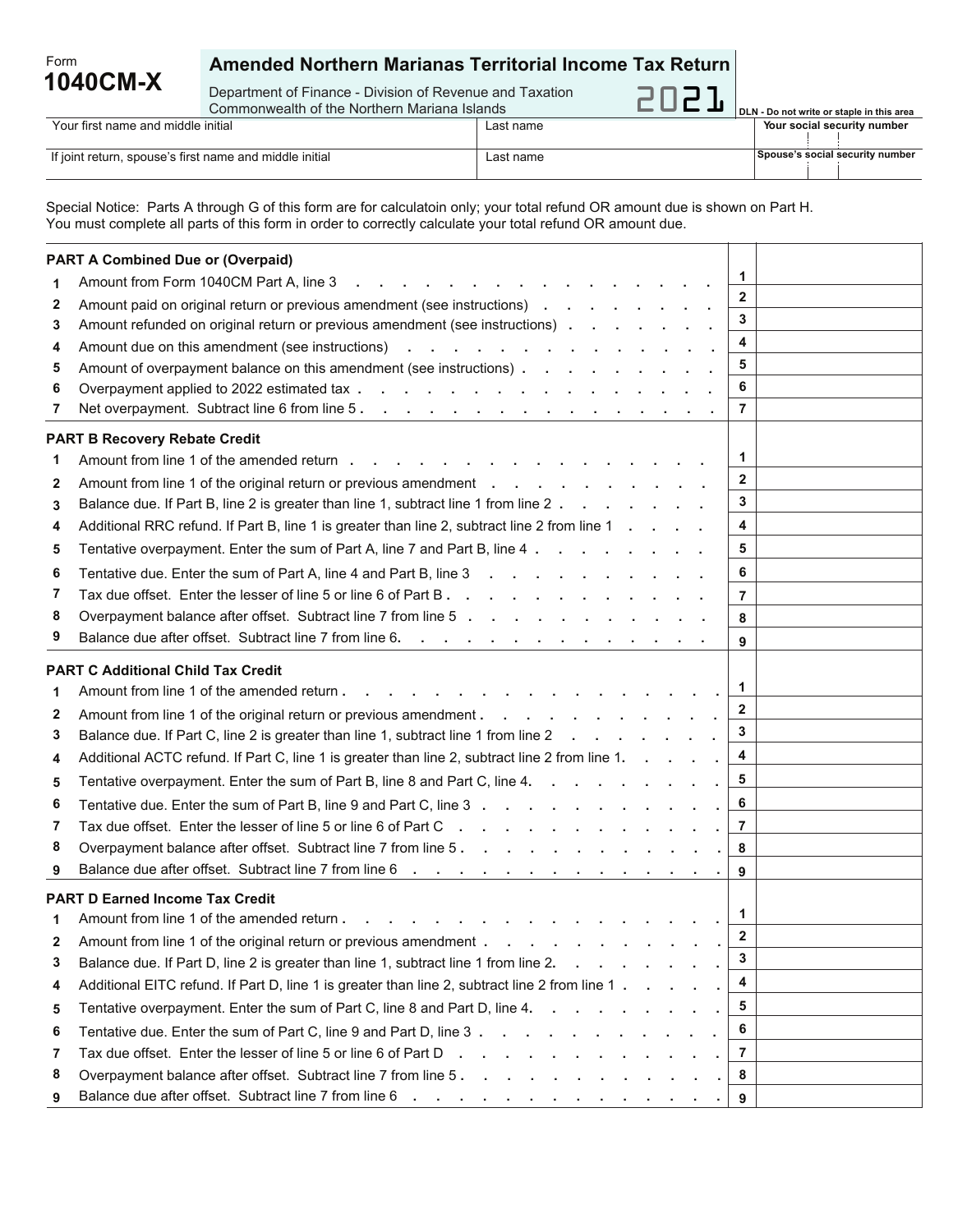|                | Form 1040CM-X<br>Amended Northern Marianas Territorial Income Tax Return                                                               | Page 2 |
|----------------|----------------------------------------------------------------------------------------------------------------------------------------|--------|
|                | <b>PART E American Opportunity Tax Credit</b>                                                                                          |        |
| 1              | 1<br>Amount from line 1 of the amended return.                                                                                         |        |
| 2              | $\overline{2}$                                                                                                                         |        |
| 3              | 3<br>Balance due. If Part E, line 2 is greater than line 1, subtract line 1 from line 2.                                               |        |
| 4              | Additional AOTC refund. If Part E, line 1 is greater than line 2, subtract line 2 from line 1.<br>4                                    |        |
| 5              | 5<br>Tentative overpayment. Enter the sum of line 8, Part D and line 4, Part E.                                                        |        |
| 6              | 6<br>Tentative due. Enter the sum of line 9, Part D, and line 3, Part E                                                                |        |
| 7              | Tax due offset. Enter the lesser of line 5 or line 6 of Part E<br>$\overline{7}$                                                       |        |
| 8              | Overpayment balance after offset. Subtract line 7 from line 5.<br>8                                                                    |        |
| 9              | Balance due after offset. Subtract line 7 from line 6<br>9                                                                             |        |
|                | <b>PART F Child and Dependent Care Credit</b>                                                                                          |        |
| 1              | 1<br>Amount from line 1 of the amended return.                                                                                         |        |
| 2              | $\overline{2}$<br>Amount from line 1 of the original return or previous amendment.<br>$\mathbf{r}$<br>$\sim$<br>$\sim$                 |        |
| 3              | $\overline{\mathbf{3}}$<br>Balance due. If Part F, line 2 is greater than line 1, subtract line 1 from line 2.<br>$\sim$ $\sim$ $\sim$ |        |
| 4              | 4<br>Additional CDCC refund. If Part F, line 1 is greater than line 2, subtract line 2 from line 1.                                    |        |
| 5              | 5<br>Tentative overpayment. Enter the sum of Part E, line 8 and Part F, line 4                                                         |        |
| 6              | 6<br>Tentative due. Enter the sum of Part E, line 9 and Part F, line 3.<br>$\sim$                                                      |        |
| 7              | Tax due offset. Enter the lesser of line 5 or line 6 of Part F.<br>7                                                                   |        |
| 8              | Overpayment balance after offset. Subtract line 7 from line 5<br>8                                                                     |        |
| 9              | Balance due after offset. Subtract line 7 from line 6<br>$\sim$ 10 $\pm$<br>9                                                          |        |
|                | <b>PART G Sick and Family Leave Credit</b>                                                                                             |        |
| 1              | 1<br>Amount from line 1 of the amended return                                                                                          |        |
| $\mathbf{2}$   | $\overline{2}$<br>Amount from line 1 of the original return or previous amendment.<br>and the state of the state of the                |        |
| 3              | 3<br>Balance due. If Part G, line 2 is greater than line 1, subtract line 1 from line 2.                                               |        |
| 4              | $\overline{\mathbf{4}}$<br>Additional SFLC refund. If Part G, line 1 is greater than line 2, subtract line 2 from line 1.              |        |
| 5              | 5<br>Tentative overpayment. Enter the sum of Part F, line 8 and Part G, line 4.                                                        |        |
| 6              | 6<br>Tentative due. Enter the sum of Part F, line 9 and Part G, line 3                                                                 |        |
| 7              | $\overline{7}$<br>Tax due offset. Enter the lesser of line 5 or line 6 of Part G                                                       |        |
| 8              | Overpayment balance after offset. Subtract line 7 from line 5.<br>8                                                                    |        |
| 9              | Balance due after offset. Subtract line 7 from line 6<br>9<br>$\blacksquare$                                                           |        |
|                | <b>PART H Due or (Overpayment)</b>                                                                                                     |        |
| 1              | 1<br>Total overpayment. Enter the amount from Part G, line 8.                                                                          |        |
| $\overline{2}$ | $\mathbf{2}$<br>Total tax due. Enter the amount from Part G, Line 9                                                                    |        |
|                |                                                                                                                                        |        |

Under penalties of perjury, I declare that I have filed an original return, and that I have examined this amended return, including accompanying schedules and statements, and to the best of my knowledge and belief, this amended return is true, correct and complete. Declaration of preparer (other than taxpayer) is based on all information about which the preparer has any knowledge.

| <b>Sign</b><br><b>Here</b> | Your signature<br>Spouse signature. If a joint return, both must sign |                      | Date |                                  | Your occupation |  |  |
|----------------------------|-----------------------------------------------------------------------|----------------------|------|----------------------------------|-----------------|--|--|
|                            |                                                                       |                      | Date | Spouse's occupation              |                 |  |  |
| <b>Paid</b>                | Print/Type preparer's name                                            | Preparer's signature | Date | Check $\Box$ if<br>self-employed | PTIN            |  |  |
| <b>Preparer</b>            | Firm's name                                                           |                      |      |                                  | Firm's EIN      |  |  |
| <b>Use Only</b>            | Firm's address $\blacksquare$                                         |                      |      |                                  | Phone no.       |  |  |